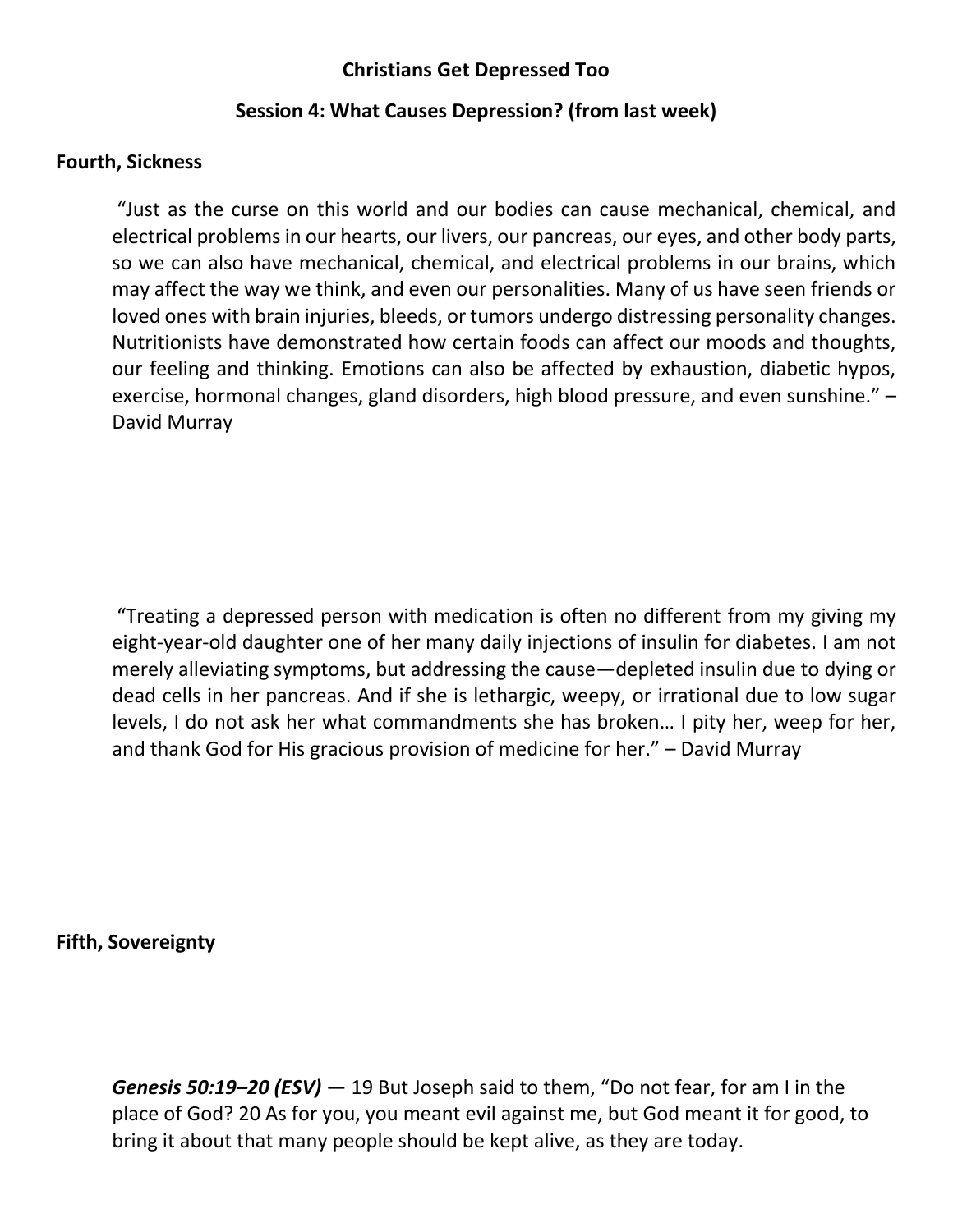*2 Corinthians 12:7–9 (ESV)* — 7 So to keep me from becoming conceited because of the surpassing greatness of the revelations, a thorn was given me in the flesh, a messenger of Satan to harass me, to keep me from becoming conceited. 8 Three times I pleaded with the Lord about this, that it should leave me. 9 But he said to me, "My grace is sufficient for you, for my power is made perfect in weakness." Therefore I will boast all the more gladly of my weaknesses, so that the power of Christ may rest upon me.

"God will sometimes allow His children to descend into the depths of depression 'to discover unto them the hidden strength of corruption and deceitfulness of their hearts, that they may be humbled; and to raise them to a more close and constant dependence for their support upon Himself, and to make them more watchful against all further occasions of sin, and for sundry other just and holy ends.'" – (Westminster Confession of Faith 5.5) David Murray

*Isaiah 53:7–11 (ESV)* — 7 He[Messiah/Jesus] was oppressed, and he was afflicted, yet he opened not his mouth; like a lamb that is led to the slaughter, and like a sheep that before its shearers is silent, so he opened not his mouth. 8 By oppression and judgment he was taken away; and as for his generation, who considered that he was cut off out of the land of the living, stricken for the transgression of my people? 9 And they made his grave with the wicked and with a rich man in his death, although he had done no violence, and there was no deceit in his mouth. 10 *Yet it was the will of the LORD to crush him; he has put him to grief*; when his soul makes an offering for guilt, he shall see his offspring; he shall prolong his days; the will of the LORD shall prosper in his hand. 11 Out of the anguish of his soul he shall see and be satisfied; by his knowledge shall the righteous one, my servant, make many to be accounted righteous, and he shall bear their iniquities.

[Job 1:20-22; Acts 4:25-29]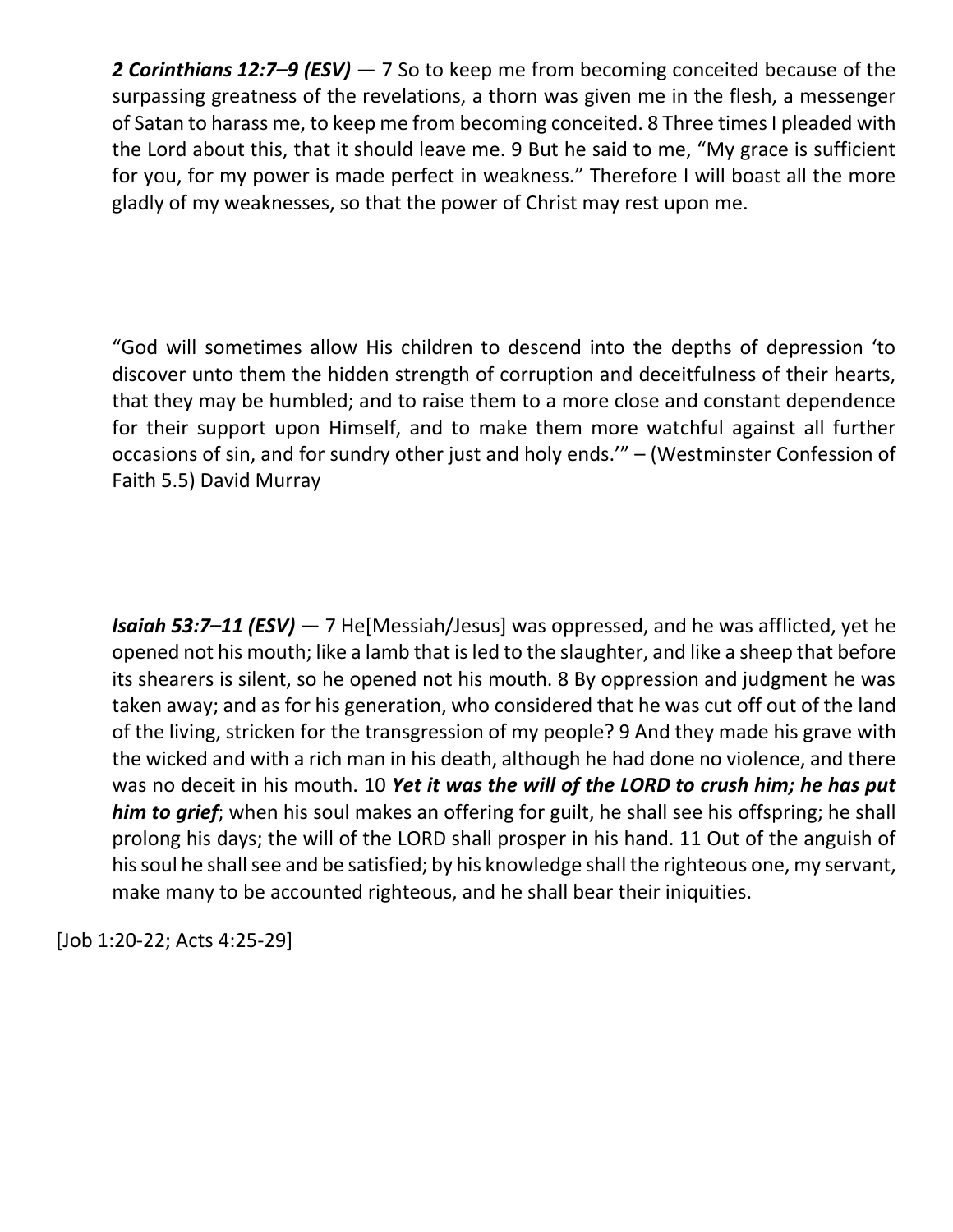## **Session 5: What Helps with Depression? - 2022-05-22**

four measures that should be considered parts of a 'package' of healing.

# **CORRECT YOUR LIFESTYLE (1st measure)**

"It is vital to lead a balanced lifestyle in order to relieve the 'stretch' that threatens our physical, mental, emotional and spiritual well-being." – David Murray

#### **First, We Need Routine.**

"A positive step in recovering from depression is to restore order and discipline in your life. Regular and orderly sleeping, eating, and working patterns will rebuild a sense of usefulness and healthy self-esteem. It is also glorifying to God who is a God of order, not of confusion (1 Cor. 14:33)." – David Murray

#### **Second, We Need Relaxation**

"We need to build times of relaxation into our lives. This may involve finding a quiet spot at various times throughout the day to simply pause, calm down, and seek the peace of God in our lives. Jesus recognized and provided for this need in His disciples when He took them 'apart into a desert place, and rest[ed] a while' (Mark 6:31)." -David Murray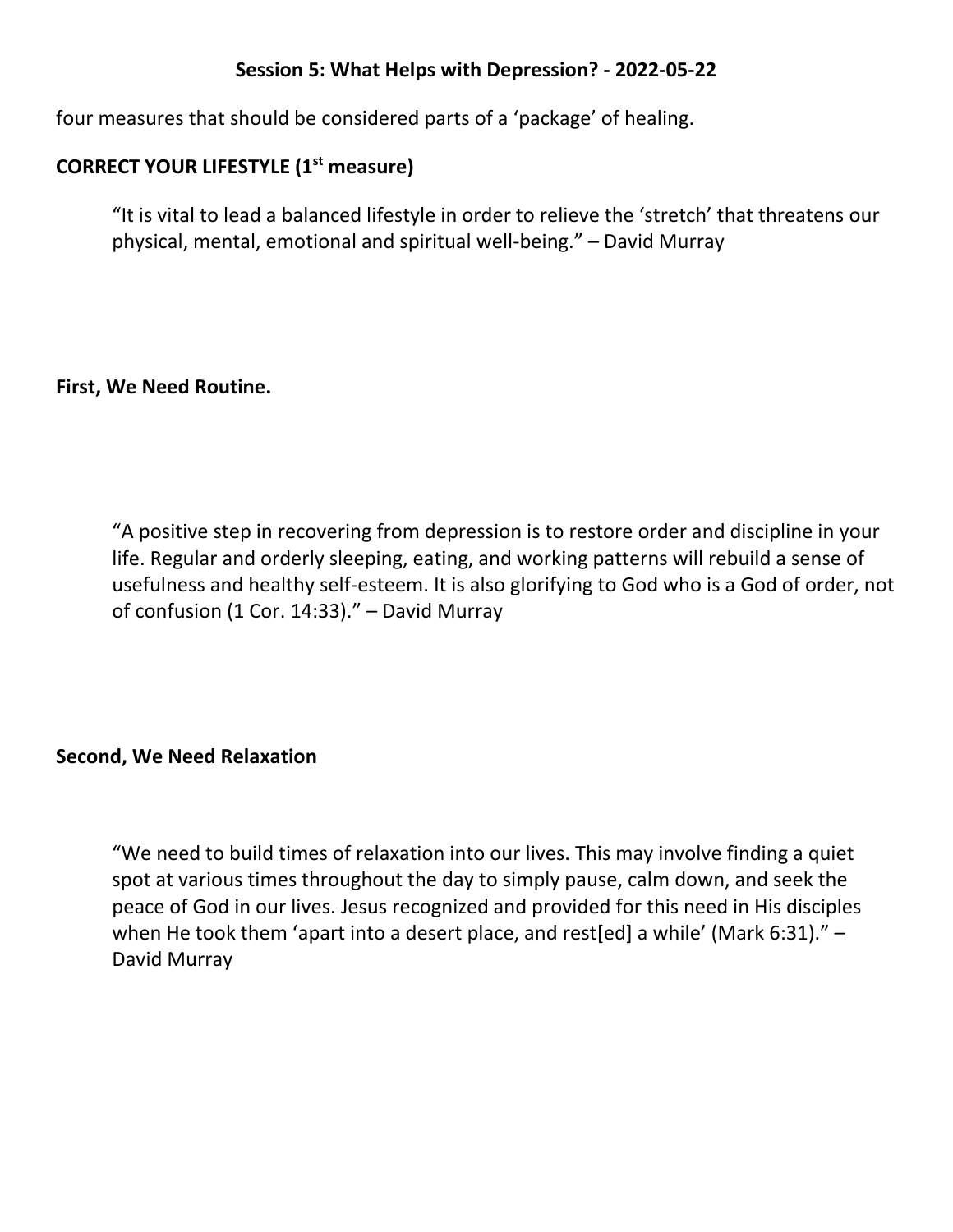**Third, We Need Recreation**

#### **Fourth, We Need Rest**

"A Christian psychologist recently said to me that he starts most depressed people on three pills: 'Good exercise, good diet, and good sleep!' That's great advice…" – David Murray

"As regular sleep patterns enable the body and mind to repair and re-charge, set fixed times for going to bed and getting up, and try to get at least eight hours of sleep. Avoid caffeine, vigorous exercise, phone calls, TV, and Internet use within three hours of sleeping. Get into a routine for going to bed, and try to secure cooperation from others in the house." – David Murray

#### **Fifth, We Need to Reprioritize**

# **CORRECT YOUR FALSE THOUGHTS (2nd measure in our package of healing)**

Asaph examines his thoughts

| 1. My life situation<br>Time? Place? People? Events? | Asaph's life situation is not defined in detail<br>in Psalm 77. Asaph calls it 'the day of my<br>trouble' (v2), a deliberately general<br>description which fits many life situations. |
|------------------------------------------------------|----------------------------------------------------------------------------------------------------------------------------------------------------------------------------------------|
| 2. My feelings                                       | Troubled (vv. 2, 3, 4) [100%]                                                                                                                                                          |
| Sum up your mood in one word if you can.             | Inconsolable (v2) [90%]                                                                                                                                                                |
| Are you say, worried, guilty, angry, ashamed,        | Overwhelmed (v3) [90%]                                                                                                                                                                 |
| irritated, scared, disappointed, humiliated,         | Cut off from God (v7) [90%]                                                                                                                                                            |
| insecure, anxious? You may want to rate the          | Pessimistic (v7) [95%]                                                                                                                                                                 |
| intensity of your feeling by determining what        | Insecure $(v2)$ [80%]                                                                                                                                                                  |
| percentage of the time you feel that way.            | Scared (v2) [75%]                                                                                                                                                                      |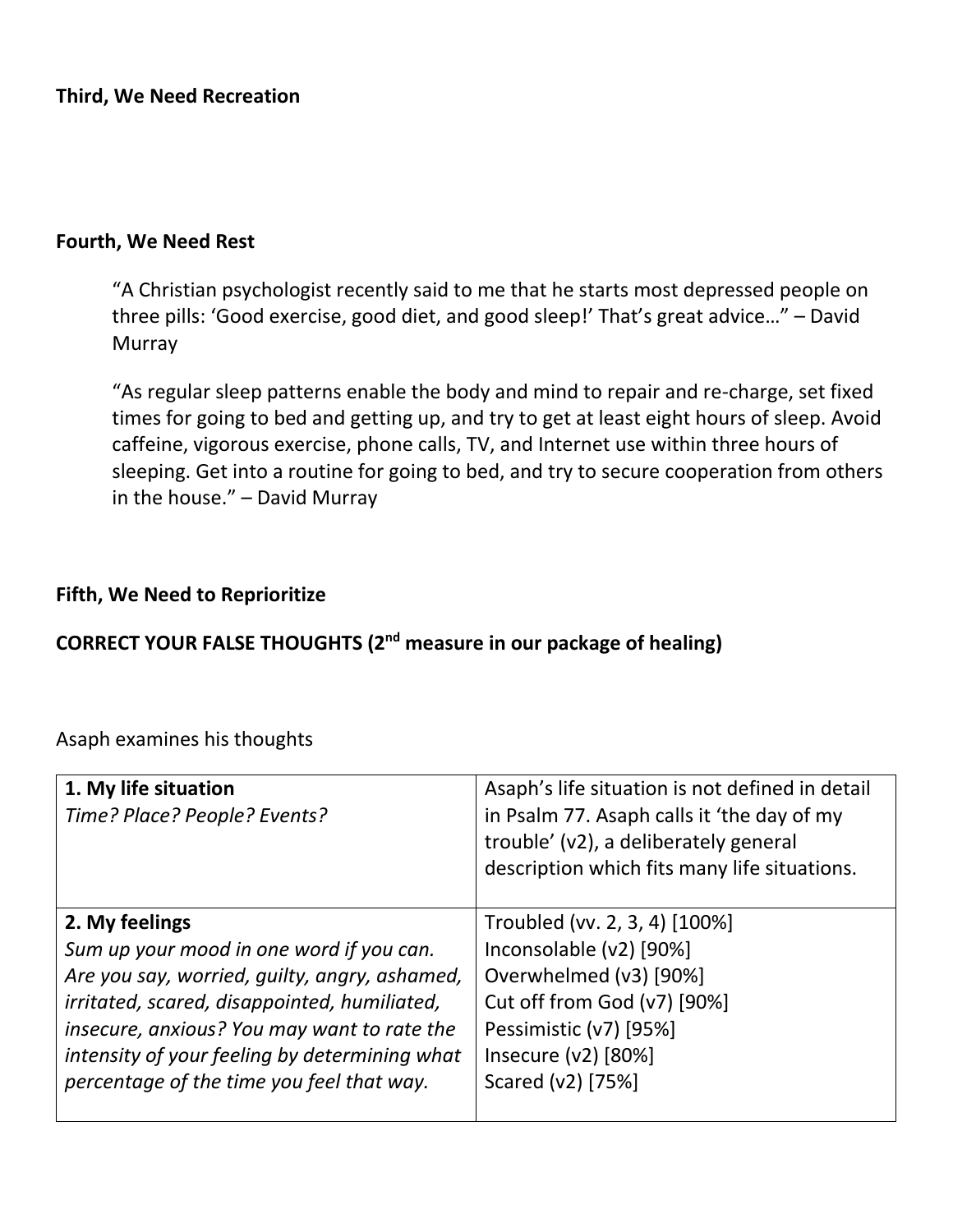| 3. My Thoughts<br>What am I thinking of at this time? About<br>myself? Others? The present? The future?                                                                   | My past was all great, but the present is all<br>terrible (v5).<br>God has cast me off( $v7$ ).<br>The future is bleak and gloomy (V7).<br>God's promises no longer hold true (v8).<br>God has forgotten how to be gracious (v9).<br>God has shut up His mercies (v9).                                                                 |
|---------------------------------------------------------------------------------------------------------------------------------------------------------------------------|----------------------------------------------------------------------------------------------------------------------------------------------------------------------------------------------------------------------------------------------------------------------------------------------------------------------------------------|
| 4. My Analysis<br>Identify false or unhelpful thinking patterns<br>such as false extremes, false generalization,<br>false filter, etc. (see chapter 3 for others.)        | The psalmist confesses to wrong and<br>unhelpful thinking when he looks at his<br>thought patterns and says 'This is my<br>infirmity' (v10). His 'infirmity,' or his<br>distorted thinking, includes false extremes,<br>false generalization, false mind reading (of<br>God), false fortune telling, false feeling-based<br>reasoning. |
| 5. My Behavior<br>Impact of 1-4 on me and my relations with<br>others. Stopped helpful activities? Started<br>unhelpful activities? Reduced activity? Hyper-<br>activity? | Crying $(v1)$<br>Complaining (v3)<br>Cannot sleep (v4)<br>Cannot speak to others (v4)<br>Cannot pray to God (v4)                                                                                                                                                                                                                       |

| 6. My Reasons                                  | The psalmist is not explicit but does imply: |
|------------------------------------------------|----------------------------------------------|
| Why do I believe the thoughts I listed in step | This is how I feel.                          |
| 3 are true? What evidence is there to support  | This is how things look to me.               |
| my conclusion?                                 |                                              |
| 7. My Challenge                                | God has dealt with His dear people similarly |
| List evidence and reasons against the          | before $(v10)$ .                             |
| thoughts in step 3.                            | God's powerful providence through out the    |
| Think of what God would point to, to show      | years (vv. 11-20).                           |
| you that your thoughts are not completely      | God sometimes leads His people through       |
| true.                                          | deep waters (v19).                           |
|                                                | God sometimes shepherds His people           |
|                                                | through the wilderness (v20).                |
|                                                | God will lead His people to the Promised     |
|                                                | Land $(v20)$ .                               |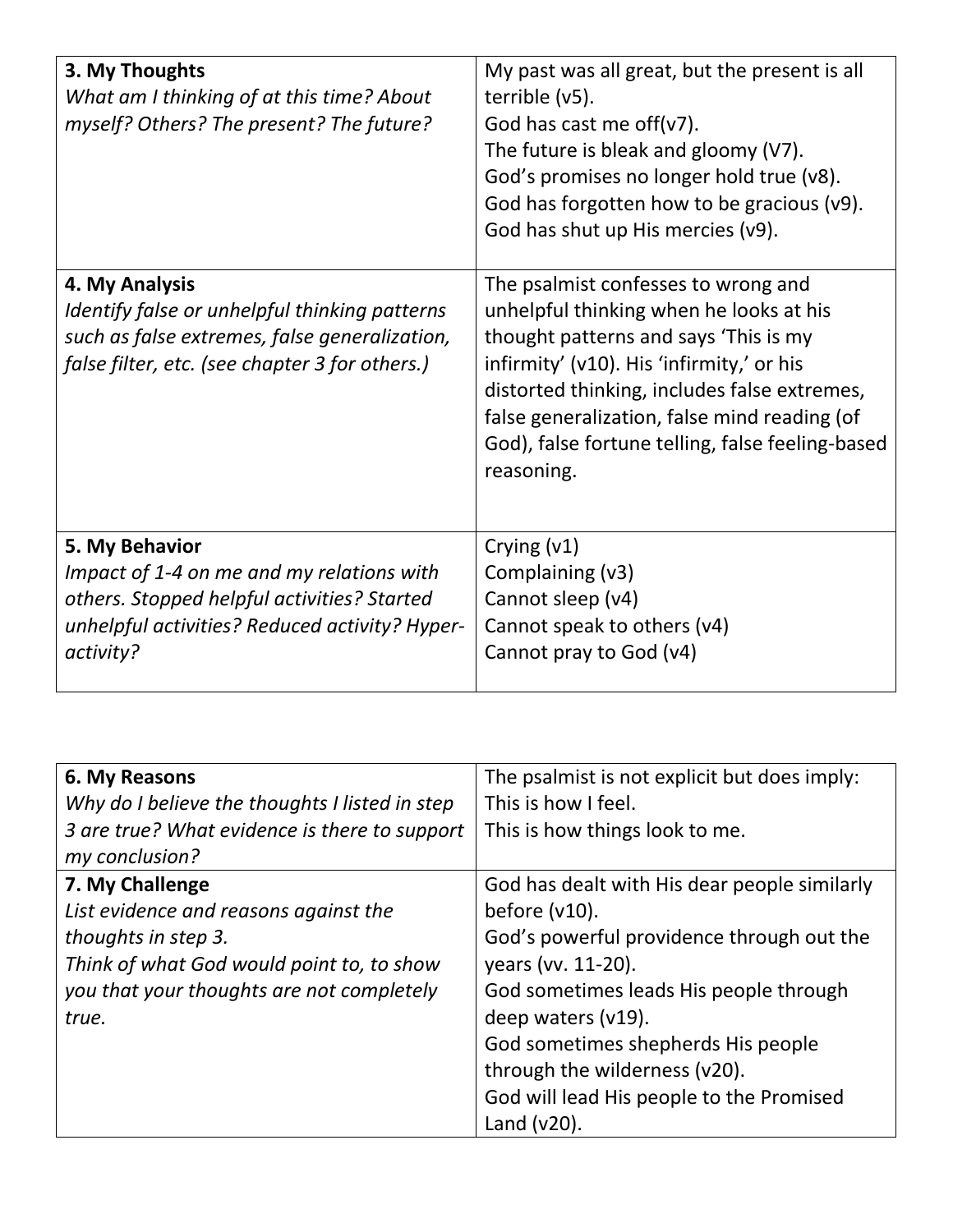| 8. My Conclusion                             | Although I feel cast off and forgotten by God, |
|----------------------------------------------|------------------------------------------------|
| Come to a balanced conclusion, which will    | He is redeeming me and leading me through      |
| also be truthful and helpful.                | the wilderness into the Promised Land.         |
|                                              | Unlike God's Word and works, my feelings       |
|                                              | are infirm-inaccurate and unreliable.          |
| 9. My New Feelings                           | Asaph is not explicit, but from his words in   |
| Copy some or all of the feelings from step 2 | verses 13-20 we may reasonably infer that      |
| and rate them again.                         | Asaph now feels a degree of confidence,        |
|                                              | optimism, safety, and comfort.                 |
|                                              | Troubled [30%]                                 |
|                                              | Inconsolable [20%]                             |
|                                              | Overwhelmed [15%]                              |
|                                              | Cut off from God [30%]                         |
| 10. My Plan                                  | I will think more about God than myself.       |
| How will I put the balanced conclusion into  | I will think more about God's deeds in the     |
| practice?                                    | past.                                          |
|                                              | I will believe God's unchanging power and      |
|                                              | grace.                                         |
|                                              | I will trust even when in the deep waters or   |
|                                              | in the wilderness.                             |

# **CORRECT YOUR BRAIN CHEMISTRY (3rd measure)**

"If assessing your feelings and thoughts (steps 2 and 3) does not work or you can't even get started, then I would suggest that you seek out trained medical personnel for diagnosis and possibly prescription of appropriate medication. And please do not wait until things have gotten so bad that you 'crash' to a halt. The farther you fall, the longer it will take to return. Even a low dose of anti-depressant is sometimes enough just to begin to restore depleted brain chemicals and pick up your mood sufficiently to enable you to begin to take the steps necessary to correct your lifestyle and thoughts. However, more serious depressions sometimes require medication for two to five years in order to permanently restore the brain's chemistry and processes."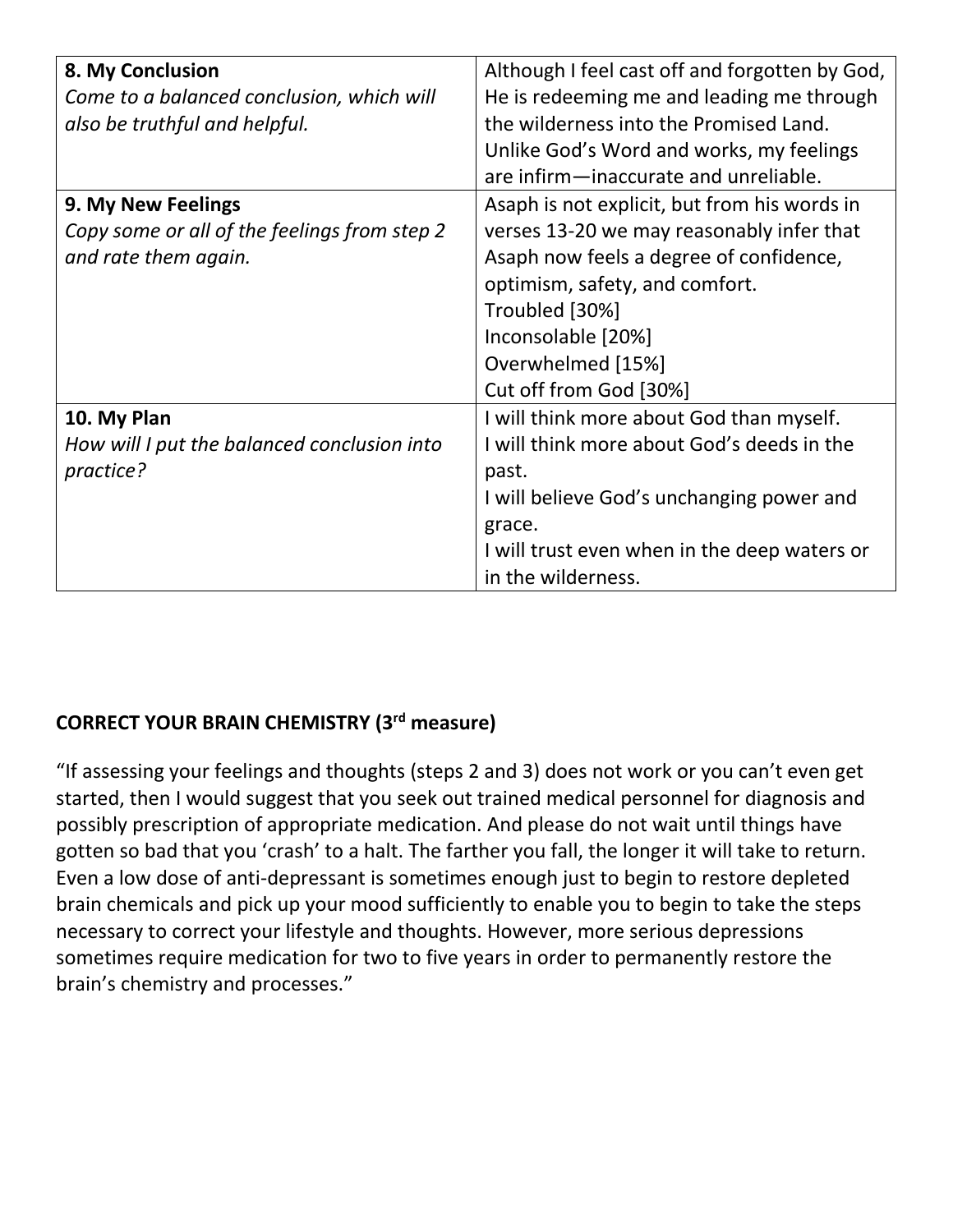# **CORRECT YOUR SPIRITUAL LIFE (4th and final measure in the package of healing)**

# *First, Correct the spiritual consequences*

Here are some practical things you can do to help address the spiritual consequences of depression.

- 1. Accept that being depressed is not necessarily a sin and indeed is compatible with Christianity. Many Bible characters and many of the greatest Christians passed through times of depression.
- 2. Try to understand that your loss of spiritual feelings is not the cause of your depression, but rather the depression has caused a general loss of feeling in all parts of your life, your spiritual life included.
- 3. Patently wait for the corrections in your lifestyle thinking, or brain chemistry to have an effect on your feelings as a whole and your spiritual life will pick up at the same time also.
- 4. Have a set time for reading your Bible and praying. Depressed Christians may either give up reading and praying, or they may try to read and pray excessively in order to try and bring back their spiritual feelings. Both approaches are unhelpful. Instead, set aside a regular time each day to read and pray. If concentration is a problem, keep things short (5-10 minutes) until you feel better.
- 5. Bring objective truth to mind (for example, the doctrine of justification or the atonement), especially positive verses that set forth God's love, mercy, and grace for sinners (for example, Rom. 8:1; 8:38-39; 1 John 1:9; 1 John 4:9-10). You may want to write out a verse and carry it around with you. When negative thoughts overwhelm you, bring out the verse and meditate on it.
- 6. When you pray, tell God exactly how you feel. Be totally honest. Ask God to help you with your doubts and fears and to restore to you're the joy of your salvation. Thank Him for loving you and being with you even though you do not feel His love or presence. Praying for others who suffer can also help to turn your thoughts away from yourself for a time.
- 7. Keep going to church and seek out the fellowship of one or two sympathetic Christians you can confide in, and ask them to pray with you and for you. Be careful about who you talk to . Sadly, some Christians cannot keep confidences, and others will have little understanding of or sympathy for your condition.
- 8. Remember God loves you as you are, not as you would like to be.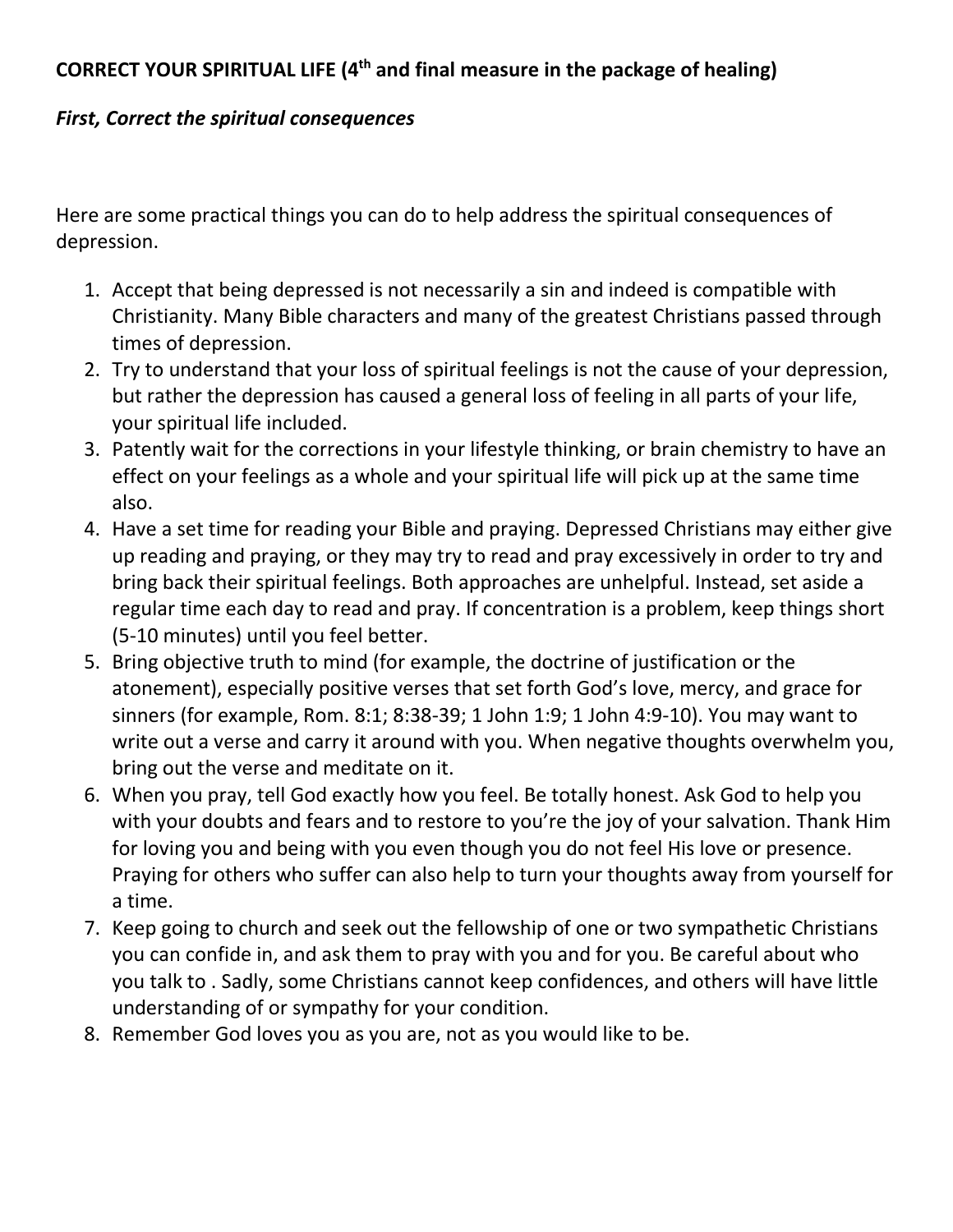"If, having examined your life, you find that there is a sin that you are deliberately and stubbornly persisting in or other sins that you have never really repented of, it is time to fall on your knees and seek God's pardon for the sin and God's power over the sin. See Psalm 32 and Psalm 51 for examples of how to do this." – David Murray

- 1. Ask someone to help you and keep you accountable.
- 2. Focus on one problem at a time.
- 3. Decide on the best solution.
- 4. Write out a step-by-step plan.
- 5. Set realistic short-term and long-term targets.
- 6. Review to correct and also to encourage.
- 7. Above all, pray for God's help and His blessing on the steps as you go.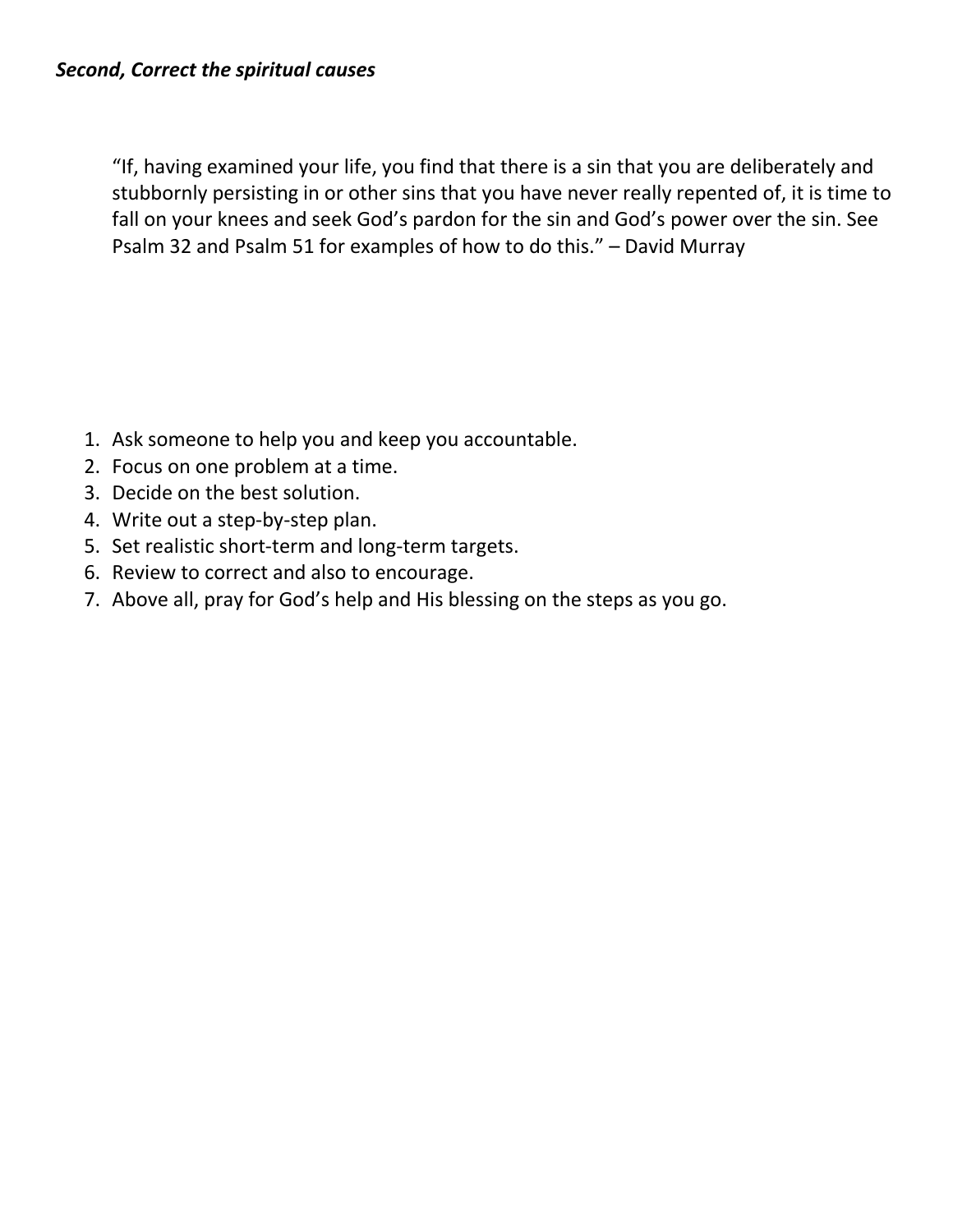| 1. My life situation<br>Time? Place? People? Events?                                                                                                                                                                                                                                                              |  |
|-------------------------------------------------------------------------------------------------------------------------------------------------------------------------------------------------------------------------------------------------------------------------------------------------------------------|--|
| 2. My feelings<br>Sum up your mood in one word if<br>you can. Are you say, worried,<br>guilty, angry, ashamed, irritated,<br>scared, disappointed, humiliated,<br>insecure, anxious? You may want<br>to rate the intensity of your<br>feeling by determining what<br>percentage of the time you feel<br>that way. |  |
| 3. My Thoughts<br>What am I thinking of at this<br>time? About myself? Others? The<br>present? The future?                                                                                                                                                                                                        |  |
| 4. My Analysis<br>Identify false or unhelpful<br>thinking patterns such as false<br>extremes, false generalization,<br>false filter, etc. (see chapter 3 for<br>others.)                                                                                                                                          |  |
| 5. My Behavior<br>Impact of 1-4 on me and my<br>relations with others. Stopped<br>helpful activities? Started<br>unhelpful activities? Reduced<br>activity? Hyper-activity?                                                                                                                                       |  |